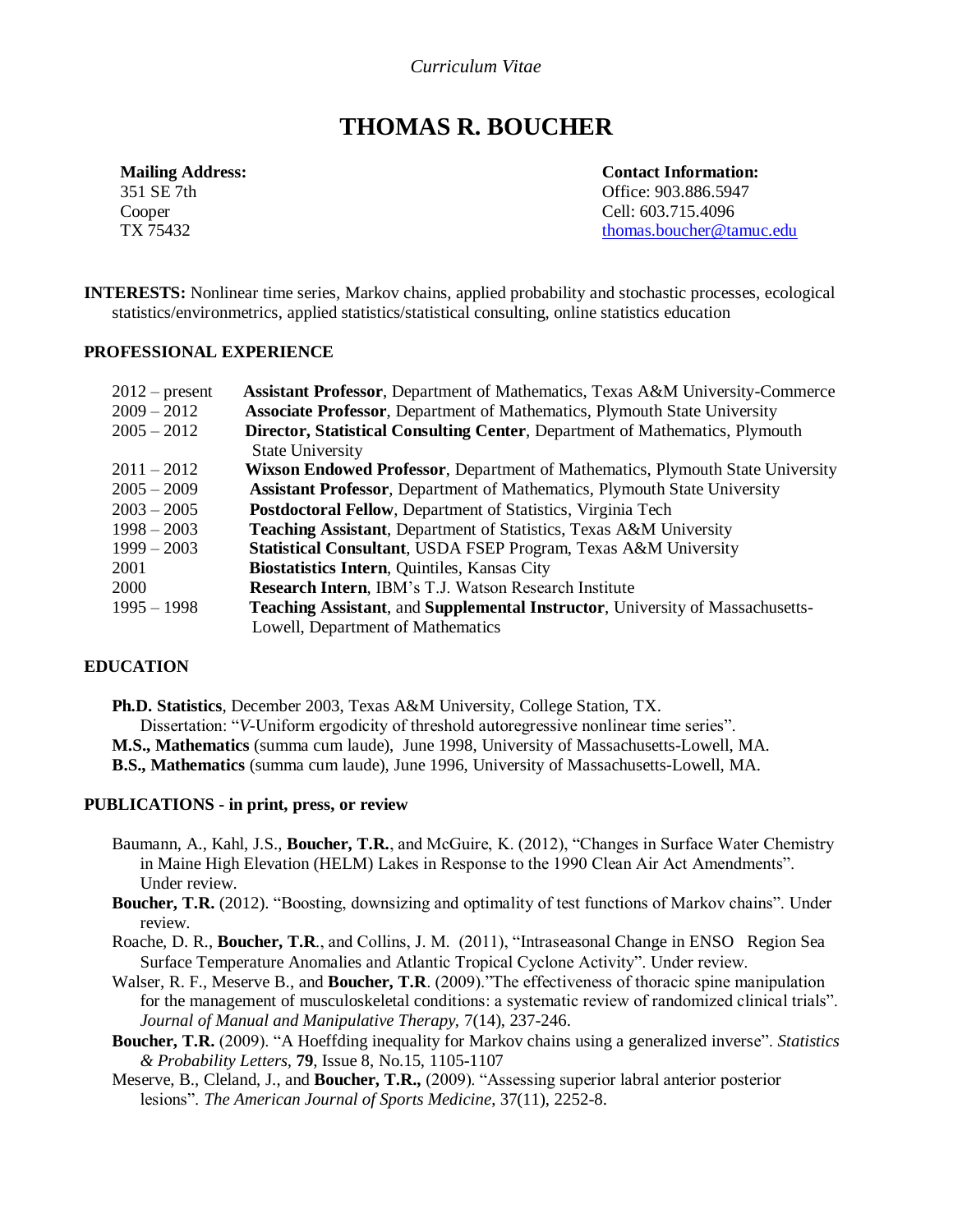- **Boucher, T.R.,** and Cline, D.B.H. (2009), "Piggybacking threshold processes with a finite state Markov chain". *Stochastics and Dynamics, Vol. 9, No. 2, 187-204.*
- Meserve, B., Cleland, J., and **Boucher, T.R.**, (2008). "A meta-analysis examining clinical test utilities for assessing meniscal injury". *Journal of Clinical Rehabilitation* **22***,* No.2, 143-161.
- **Contributor** to Cooley, J., Taylor, K., and H. Vogel (2008). "Summary of Loon Preservation Committee Field Activities in New Hampshire in 2007" and Cooley, J., Taylor, K., and H. Vogel (2007). "Summary of Loon Preservation Committee Field Activities in New Hampshire in 2006". Loon Preservation Committee, Moultonborough, NH.
- **Boucher, T.R.**, and Cline D.B.H., (2007). "Stability of cyclic threshold and threshold-like autoregressive time series models". *Statistica Sinica* **17**, No.1, 43-62.
- Spitzner, D.J., and **Boucher, T.R.**, (2007). "Asymptotic variance of functionals of discrete-time Markov chains via the Drazin inverse". *Electronic Communications in Probability* **12**, 120-133.

#### **Reports/Conference Papers/Abstracts/Proceedings:**

- Van Gyzen, V.M., Pruyn, M.L., Votta, K., and **Boucher, T.R.** (2012). "Factors other than temperature may influence northern hardwood tree phenology". *Ecological Society of America Annual Meeting*, Portland, Oregon.
- Fuller, S., **Boucher, T.R.**, and Callahan, C., (2011). "Habitat modeling for New England Cottontails". *Wildlife Management Institute.*
- Jacques, A., Koermer, J.P., and **Boucher, T.R**. (2011). "Comparison of the United States Precision Lightning Network™ (USPLN™) and the Cloud-to-Ground Lightning Surveillance System (CGLSS-II)". *AMS 91st Annual Meeting*, Seattle, January 2011.
- McCue, M.H., Koermer, J.P., Roeder, W.P., and **Boucher, T.R**. (2010). "Validation and Development of Existing and New RAOB Based Warm-Season Convective Wind Forecasting Tools for Kennedy Space Center and Cape Canaveral Air Force Station". *14th AMS Conference on Aviation, Range, and Aerospace Meteorology* (*ARAM)*. Atlanta, January 2010.
- Rennie, J.J., Koermer, J.P., Roeder, W.P., and **Boucher, T.R**. (2010). "Evaluation of WSR-88D Methods to Predict Warm Season Convective Wind Events at the Kennedy Space Center And Cape Canaveral Air Force Station". *14th AMS Conference on Aviation, Range, and Aerospace Meteorology* (*ARAM)*. Atlanta, January 2010.
- Pingree, K.A., Doner, L.A., Morrill, C. and **Boucher, T.R** (2009). "CCSM3's Representation of the South Bipolar Seesaw during Heinrich Event 2**".** Technical Report.
- **Boucher, T.R.**, (2008). "An analysis of the New Hampshire common loon population counts using information-theoretic criteria". Technical report, *Loon Preservation Committee*.
- Meserve, B., Cleland, J., and **Boucher, T.R**., (2007). "Assessing meniscal injury: what works?". *APTA-CSM 2007 Proceedings*.
- **Boucher, T.R.**, (2006). "A simple correction for long memory in ecological experiments". Technical report.
- **Boucher, T.R**., (2005). "Implications of exponentially boosting test functions of *V-* Uniformly ergodic Markov chains". *Virginia Journal of Science VAS Proceedings*.
- **Boucher, T.R**., (2004). "Stability of TAR models". *JSM 2004 Proceedings*
- **Boucher, T.R., (**2003). "*V*-Uniform ergodicity of threshold autoregressive nonlinear time series". Texas A&M University, College Station, TX.

## **In Preparation:**

**Boucher, T. R., "Computational Techniques for Markov Chains using a Generalized Inverse". Boucher, T.R.,** "Estimating the Embedding Dimension of General State Markov Chains". Walser, R. F., Meserve B., and **Boucher, T.R**., "Outcomes of ACL Reconstructive Surgery"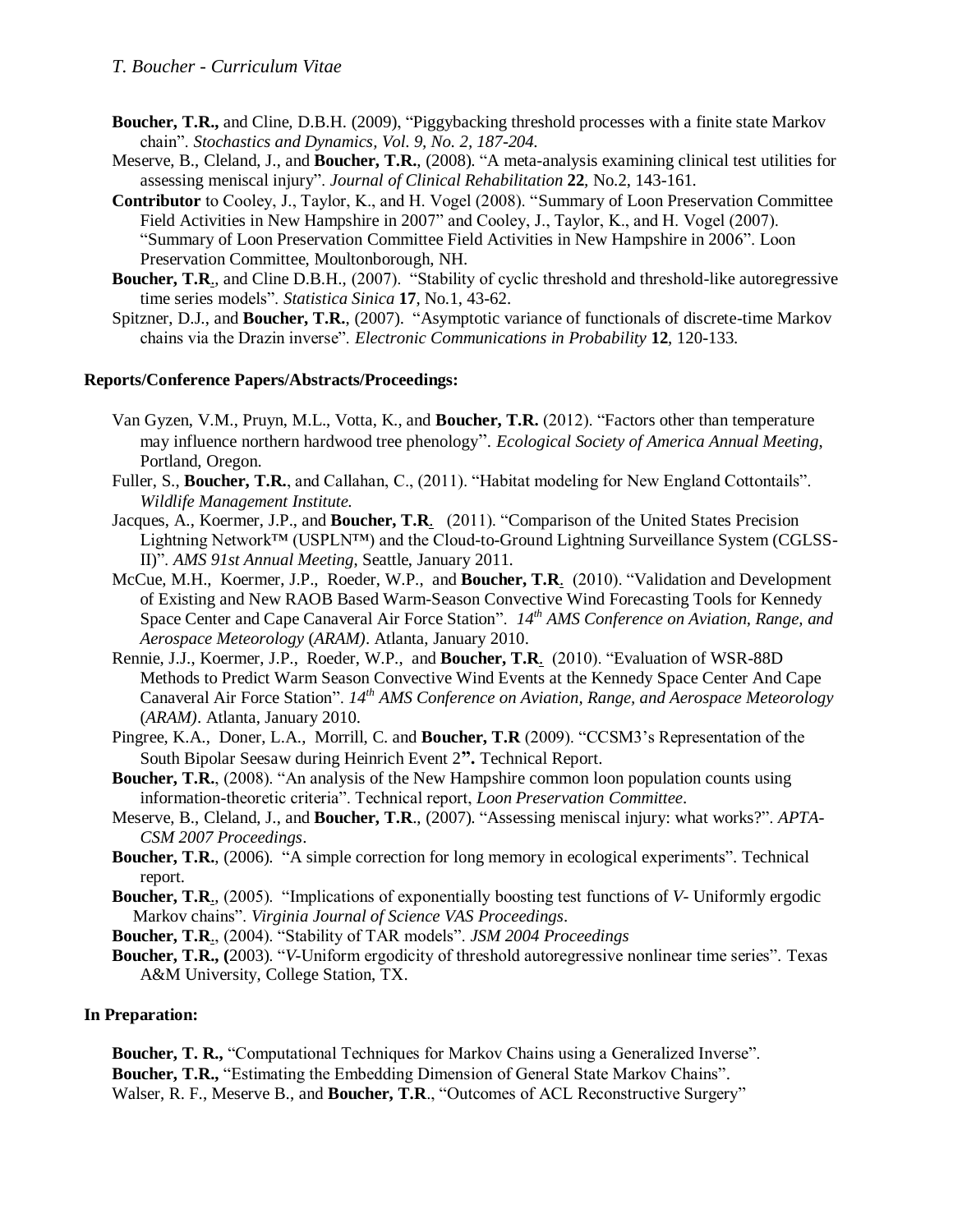Anderson, B., Koermer, J.P., Roeder, W.P., and **Boucher, T.R**.. "Applying Machine Learning Techniques to Develop RAOB Based Warm-Season Convective Wind Forecasting Tools".

King, M. **Boucher, T.R.**, Hammond, P., and Jones, F., "Assessing Reliability of Translation of Center of Force Using a Portable Pressure Mapping Device".

Richards, R., **Boucher, T.R.**, *Untitled.*

Cooley, J., **Boucher, T.R.**. "Integrated Modeling of the New Hampshire Loon Population".

#### **Book Reviews:**

- **Boucher, T.R.**, (2012). Review of "Statistics for spatio-temporal data" by Noel Cressie and Christopher K. Wikle. *Mathematical Reviews*.
- **Boucher, T.R.**, (2011). Review of "Probabilistic Graphical Models" by Daphne Koller and Nir Friedman. *Mathematical Reviews*.
- **Boucher, T.R.**, (2007). Review of "Test Equating, Scaling, and Linking: Methods and Practices (2nd edition)" by Michael J. Kolen and Robert L. Brennan. *Journal of the American Statistical Association*, Vol. 102, No. 478, pp.762-763.

## **GRANT/CONTRACT CONSULTING ACTIVITY**

- Funding awarded to attend 2011 Annual Meeting of the New Hampshire IDeA Network of Biomedical Research Excellence (NH-INBRE), August 1-2, 2011, Whitefield NH.
- "Refinement of a Habitat Model for New England Cottontails". Funded for \$1400 by the Wildlife Management Institute. June 2011.
- Plymouth State University Atmospheric Science and Chemistry. Funded for \$4000 through US DOC, Department of Commerce, NOAA grant to the New England Weather Technology and Research Initiative (NEWTRI). Purpose: to mentor summer research experiences of graduate students in meteorology. 6/1/11-9/1/11.
- "Identifying and Determining the Impact of Factors Affecting the Risk of Falling Among Middle-to-Older Adults ". Funded for \$643 through Provost's Faculty Research Funds, Plymouth State University,  $7/1/11 - 6/30/12$ .
- Plymouth State University Atmospheric Science and Chemistry. Funded for \$3750 through US DOC, Department of Commerce, NOAA grant to the New England Weather Technology and Research Initiative (NEWTRI). 6/1/2010-9/1/2010.
- "Development of a Habitat Model for New England Cottontails". Funded for \$2500.00 by New Hampshire Fish & Game through federal grant to State Wildlife Program Cooperative Cottontail Management. 9/2009 – 6/2010.
- "Plymouth State University Department of Mathematics' Statistical Consulting Center's Environmetrics Initiative". Funded for \$1000.00 by PSU Center for the Environment, 7/1/2006 – 7/1/2007.

## **PRESENTATIONS**

- "(Some) Machine Learning from a Statistical Perspective". **Boucher, T.R.**. Texas A&M Commerce, Commerce TX, November 2012
- "Undergraduate Research Evaluating Falls Risk in Elderly Subjects". **Boucher, T.R.** and Jones, F.. Texas A&M – Commerce, Commerce TX, April 2012
- "A Two-Stage RAOB Based Warm-Season Convective Wind Forecasting Tool." Anderson, B., Koermer, J.P., Roeder, W.P., and **Boucher, T.R**.. *American Meteorological Society Annual Meeting*, New Orleans, January 2012.
- "Reliability of Translation of Center of Force Using Portable Pressure Mapping Device in Older Adults.**"**  King, M.A., Trombulak, M.E., Eissler, W.L., Kempson, R.S., **Boucher, T. R.**, Boucher, J.P., *American College of Sports Medicine 59th Annual Meeting*, San Francisco, CA, May 2012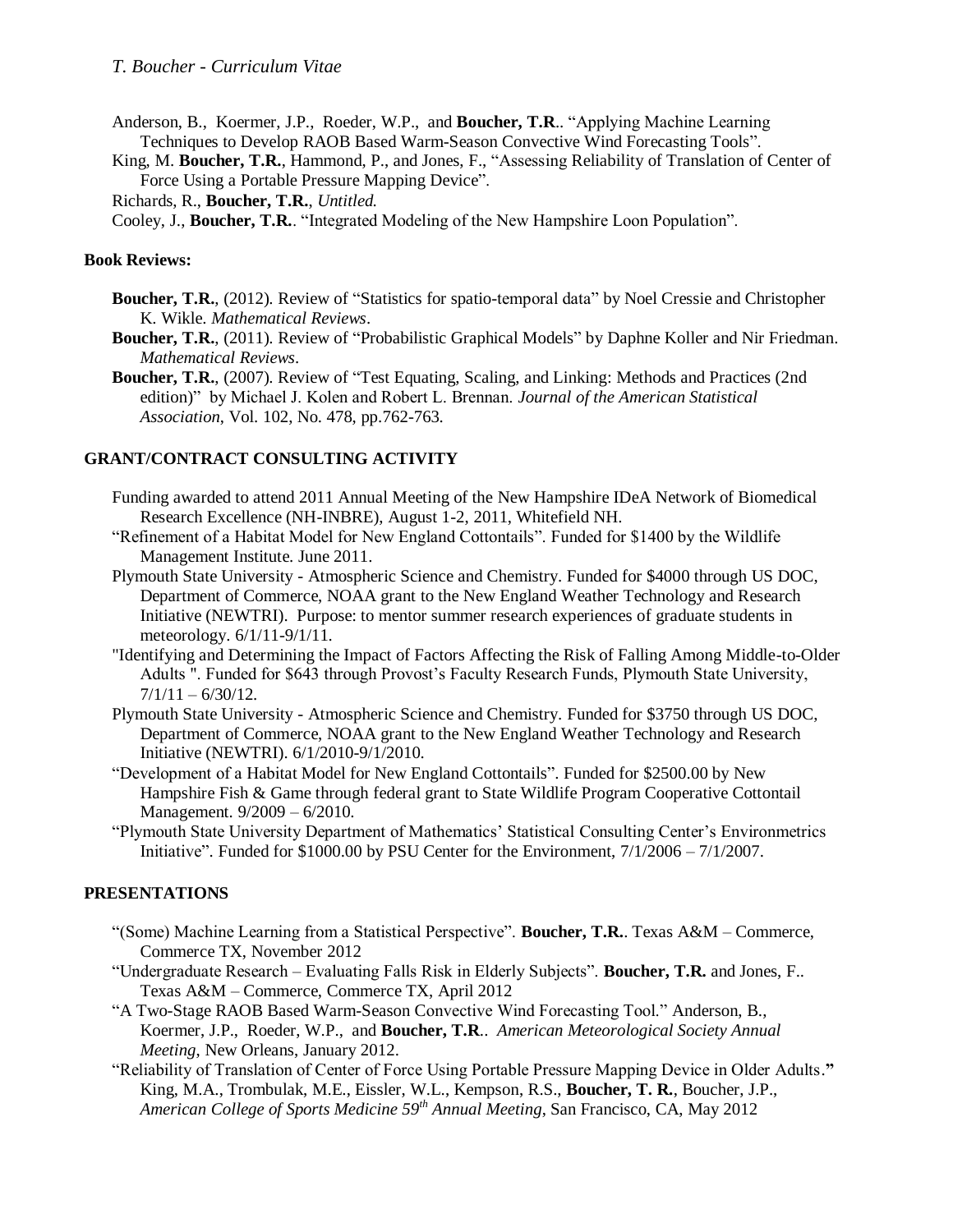# *T. Boucher - Curriculum Vitae*

"Spatial Data with R." **Boucher, T.R.** *NH Arc Users Group*, April 2011.

- "Combining Falls-Risk Measures." Kempson,R., **Boucher, T.R**., King, M., and McCahan, B. *Plymouth State University Celebration of Excellence Day*, April 2011.
- "Modeling of New Hampshire Loon Population Counts." Lasell, I. and **Boucher, T.R**.. *Plymouth State University Celebration of Excellence Day*, April 2011. Also *2011 Annual Meeting of the New Hampshire IDeA Network of Biomedical Research Excellence (NH-INBRE)*, August 1-2, 2011, Whitefield NH.
- "Comparison of the United States Precision Lightning Network™ (USPLN™) and the Cloud-to-Ground Lightning Surveillance System (CGLSS)." Alexander Jacques, James. P. Koermer, William P. Roeder, and **Boucher, T.R**. *AMS 91st Annual Meeting*, Seattle, January 2011.
- "Validation and Development of Existing and New RAOB Based Warm-Season Convective Wind Forecasting Tools for Kennedy Space Center and Cape Canaveral Air Force Station." Mitchell H. McCue, James. P. Koermer, William P. Roeder, and **Boucher, T.R**, *ARAM*, Atlanta, January 2010.
- "Evaluation of WSR-88D Methods to Predict Warm Season Convective Wind Events at the Kennedy Space Center And Cape Canaveral Air Force Station." James J. Rennie, James. P. Koermer, **Boucher, T.R**, and William P. Roeder, *ARAM*, Atlanta, January 2010.
- "Seasonal Change in ENSO Region Sea Surface Temperature Anomalies and Atlantic Tropical Cyclone Activity." David Roache and **Boucher, T.R**, *SEDAAG*, Knoxville, TN, November 2009.
- "A Workshop on CART techniques within the R environment." **Boucher, T.R**., New Hampshire Fish & Game, Concord, NH, September 2009.
- **"**Analysis of the CCSM3's Representation of Heinrich Event 2's Southern Hemispheric Bipolar Seesaw." Pingree, K., Doner, L., **Boucher, T.R**., MOCA-09, Montreal, July 2009.
- "An Analysis of US Landfalling Hurricanes." **Boucher, T.R**., *PSU Meteorology Seminar*, Plymouth, NH, November 2008.
- "Observations on the New Hampshire Loon Population." **Boucher, T.R***, NELSWG*, Moultonborough, NH, April 2008
- "A Meta-Analysis Examining Clinical Test Utility for Assessing Meniscal Injury." Meserve, B., Cleland, J., **Boucher, T.R**, *APTA-CSM* 2007. February 2007, Boston.

"Beware False Trends." **Boucher, T.R**, *PSU Mathematics Colloquium*, Plymouth, NH, December 2006.

## **SUPERVISED GRADUATE AND UNDERGRADUATE RESEARCH**

Crowell, Marguerite (2012). "A Climate of Change: The Need for Water Resource Education in Pakistan to Meet Current and Upcoming Challenges". NH Water and Watershed Conference.

Desrosiers, Andrew (Spring 2012). "Developing a Wind Damage Actuarial Model."

- Lasell, Ian (Spring 2012). "Evaluating Imputation Schemes."
- Jones, Felicia (Fall 2011 Spring 2012). "Determining the Intraclass Correlations of MatScan Observations on Elderly Subjects."
- Andersen, Bonnie (Summer/Fall 2011). "Applying Machine Learning Techniques to develop RAOB Based Warm-Season Convective Wind Forecasting Tools."
- Jones, Felicia (Spring 2011). "Student Achievement in Mathematics Courses with an Eye Towards Retention."
- Kempson, Ryan (Spring 2011). "Factor Analysis of MatScan Balance Measures."
- Lasell, Ian (Spring 2011). "Viability Analysis of the New Hampshire Loon Population."
- Pingree, Katherine (Spring 2008). "Analysis of the CCSM3's Representation of Heinrich Event 2's Southern Hemispheric Bipolar Seesaw." Capstone project.
- Reczko, Katie (Spring 2008), "Using the Parametric Bootstrap in Likelihood Ratio Tests of Nested Population Models."

Lassen, Stephanie (Spring 2007), "How are the Actuarial Exams Graded?"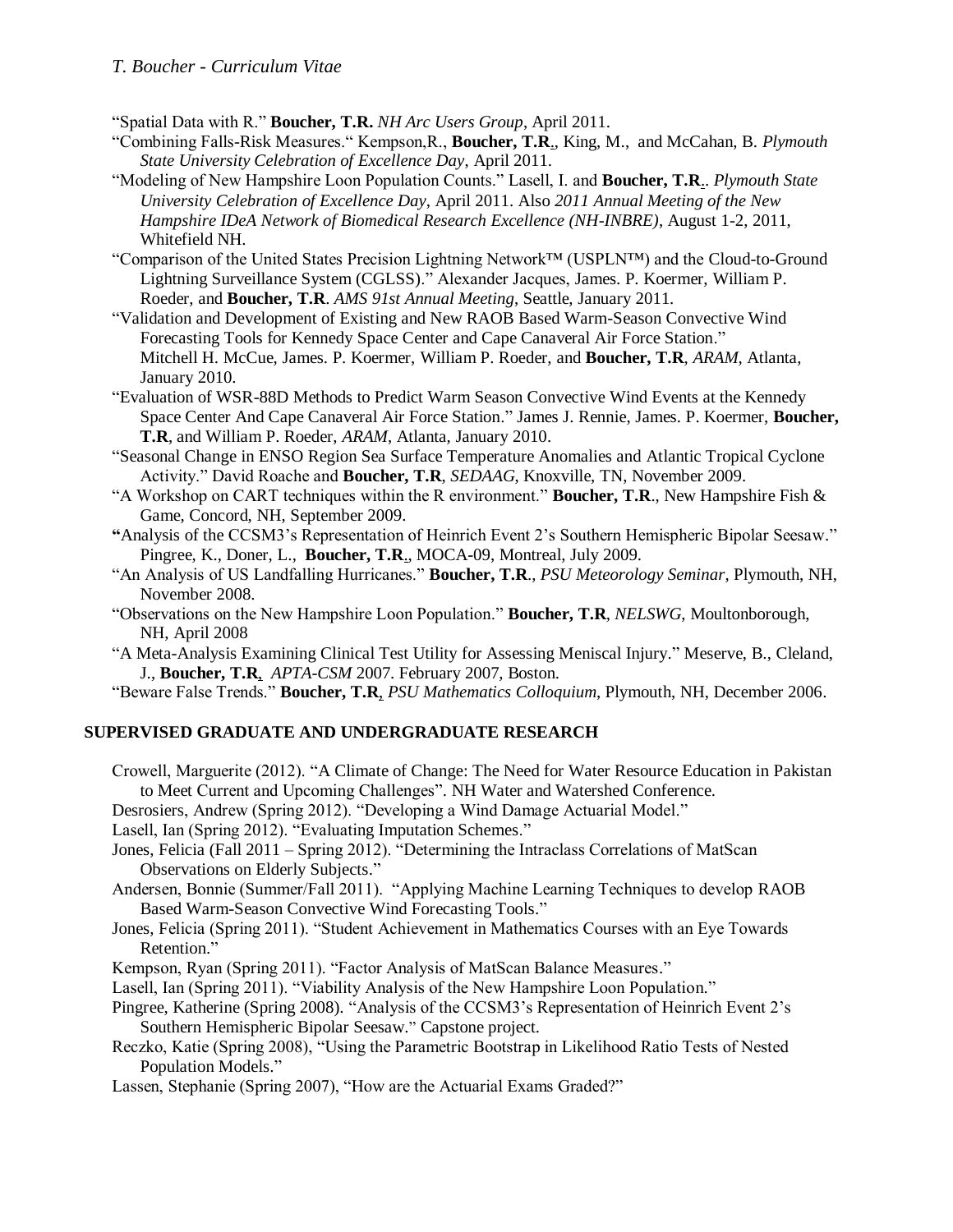## **CONSULTING/COMMITTEES – Faculty and Graduate Research**

- Christ, J. (2012). "Winter Climate Change and the Northern Hardwood Forest". M.S. thesis, Biology, Plymouth State University.
- Comeau, N. (2012), "Evaluation of Aversive Conditioning on Nuisance Activity Levels of Black Bear Using Low Cost GPS Telemetry Collars". MS thesis, Plymouth State University, College of Graduate Studies, Environmental Science and Policy.
- Crowell, M. (2012). M.S. thesis, Environmental Science & Policy, Plymouth State University.
- Fessenden, R. (2012). M.S. thesis, Applied Meteorology, Plymouth State University.
- Henningsen, B. (2012). M.S. thesis, Biology, Plymouth State University.
- Palmer, M. (2012). "Predicting cloud ceiling height for the Mount Washington Auto Road and Cog Railway". M.S. thesis, Applied Meteorology, Plymouth State University.
- Ramberg-Pihl, N. (2012). "Habitat preferences of northern crayfish". M.S. thesis, Biology, Plymouth State University.
- Van Gyzen, J. (2012). "How does climate affect the phenology of northern hardwood forests?". M.S. thesis, Environmental Science & Policy, Plymouth State University.
- Andersen, B. (2011). "Applying Machine Learning Techniques to develop RAOB Based Warm-Season Convective Wind Forecasting Tools". M.S. thesis, Applied Meteorology, Plymouth State University.
- Baumann, Adam (2011). "Assessing the effectiveness of federal acid rain policy using remote and high elevation lakes in northern New England". MS thesis, Plymouth State University, College of Graduate Studies, Environmental Science and Policy.
- Jacques, A. (2011). "Comparison of the United States Precision Lightning Network™ (USPLN™) and the Cloud-to-Ground Lightning Surveillance System (CGLSS)". M.S. thesis, Applied Meteorology, Plymouth State University.
- Terborg, A. (2011). "Forecasting Low-level Icing in Complex Terrain: A Non-model Approach". M.S. thesis, Applied Meteorology, Plymouth State University.
- Votta, K. (2011). "Establishing baseline phenology patterns for northern hardwood trees along an elevation gradient". MS thesis, Environmental Science and Policy, Plymouth State University.
- Bradbury, C. (2010). "The Prosper Credit Risk Rating System: Does it Improve Market Decision Making Efficacy?". International Atlantic Economics Society, Charleston SC.
- Callahan, K. (2010), "Estimating Fine-Scale Movement Patterns of Black Bear using GPS Telemetry".MS thesis, Plymouth State University, College of Graduate Studies, Environmental Science and Policy.
- Kelly, Regina (2010). "Brief Mindfulness Meditation and Its Effect on One's Happiness". Doctoral dissertation, San Diego University for Integrative Studies.
- McCue, M. (2010). "Validation and Development of Existing and New RAOB Based Warm-Season Convective Wind Forecasting Tools for Kennedy Space Center and Cape Canaveral Air Force Station", M.S. thesis, Applied Meteorology, Plymouth State University.
- Rennie, J. (2010). "Evaluation of WSR-88D Methods to Predict Warm Season Convective Wind Events at the Kennedy Space Center And Cape Canaveral Air Force Station". M.S. thesis, Applied Meteorology, Plymouth State University.
- Conrod, Chris (2008), "Rodent Population and Habitat Dynamics in a Northern Hardwood Forest**".** MS thesis, Plymouth State University, College of Graduate Studies, Biological Sciences.
- Conrod, Chris (2008), "Habitat selection of the woodland jumping mouse (Napaeozapus insignis) in a northern hardwood forest: cover density or water proximity?". In preparation.
- Roache, David (2008) "The Impact of Discrete Phases of ENSO Neutral Conditions on Atlantic Tropical Cyclone Activity". MS thesis, Plymouth State University, College of Graduate Studies, Meteorology.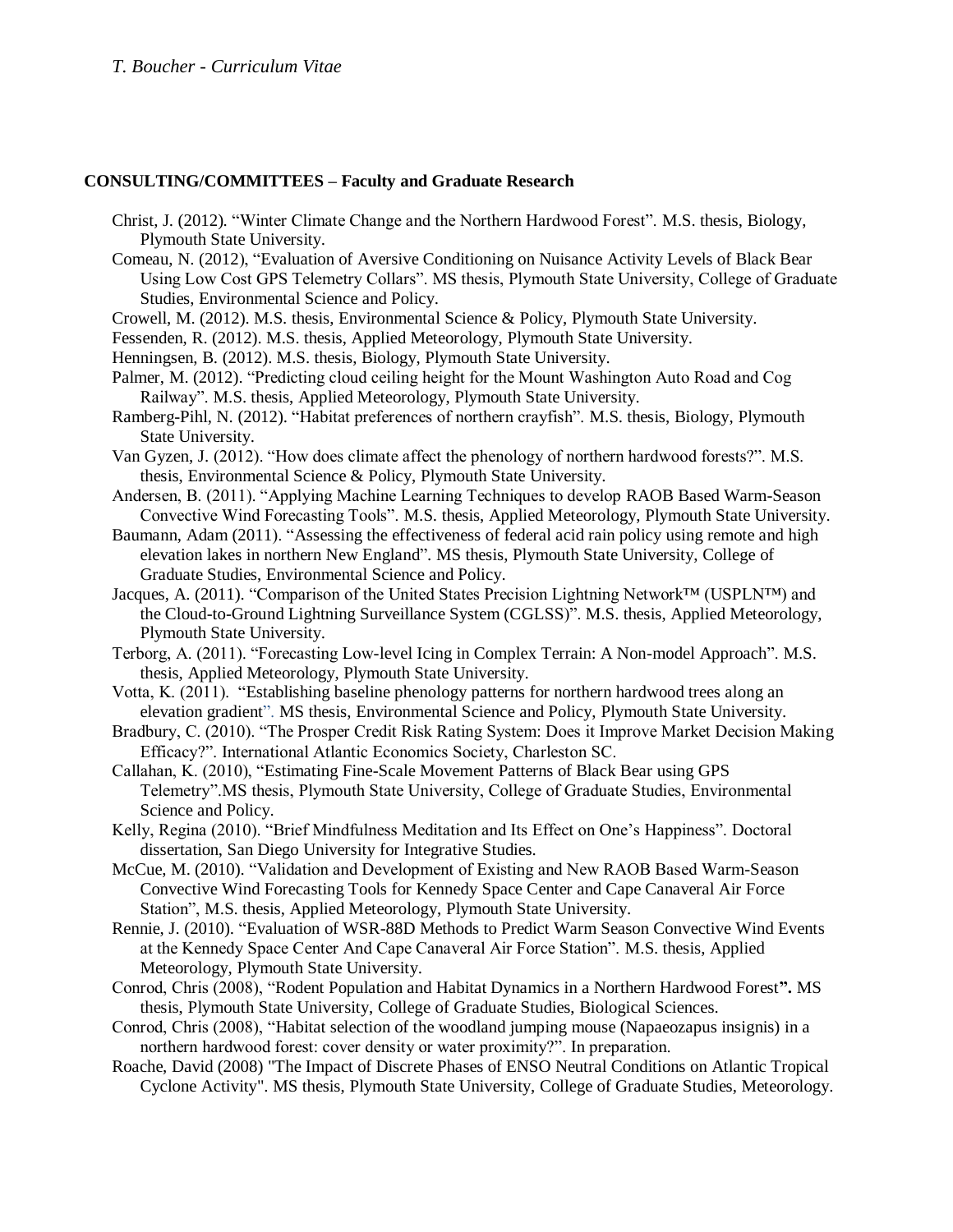- Garner, Greg (2007), "New Hampshire air quality forecasting: the development and interpretation of classification and regression tree models". MS thesis, Plymouth State University, College of Graduate Studies, Meteorology.
- Loconto, Andrew (2006), "Improvements of warm-season convective wind forecasts at the Kennedy Space Center and Cape Canaveral Air Force station", MS thesis, Plymouth State University, College of Graduate Studies, Meteorology.

## **REVIEWING/REFEREEING**

Journal of the American Statistical Association Statistics and Probability Letters Mathematical Reviews Psychometrika Communications in Statistics – Theory and Methods Far East Journal of Mathematical Sciences John Wiley & Sons, Inc Nature Panel Reader 2010

## **SERVICE AND OUTREACH**

Director, PSU Statistical Consulting Center, 2005 - present Associate, PSU Math NH Impact Center, 2010 - present Reader Panel, *Nature*, 2010 – 2011 PSU Atmospheric Sciences Promotion and Tenure Committee 2010-2011 PSU Environmental Science and Policy Search Committee 2010-2011 PSU Math Promotion and Tenure Committee (Chair) 2009-2010, 2010-2011 PSU Math Search Committee 2010-2011 PSU Math Assessment Committee PSU Math Strategic Planning 2009-2010 PSU Academic Integrity Committee 2008 – 2009 PSU Math Technological Advisory Committee 2006 - 2007 *MathCounts* 2006 and 2007 competition committees PSU Math Department Review Committee PSU Math Strategic Planning Committee Loon Preservation Center Technical Committee

## **AWARDS AND HONORS**

Edward and Marilyn Wixson Endowed Professor (2011 – 2012) Nominee, Edward and Marilyn Wixson Endowed Professor (2007) Dean's Scholar, Texas A&M University Merit Fellowship, Texas A&M University Graduate Enhancement Fellowship, Texas A&M University Mathematics Achievement Award, University of Massachusetts-Lowell

## **PROFESSIONAL MEMBERSHIPS**

International Statistics Institute The International Environmetrics Society